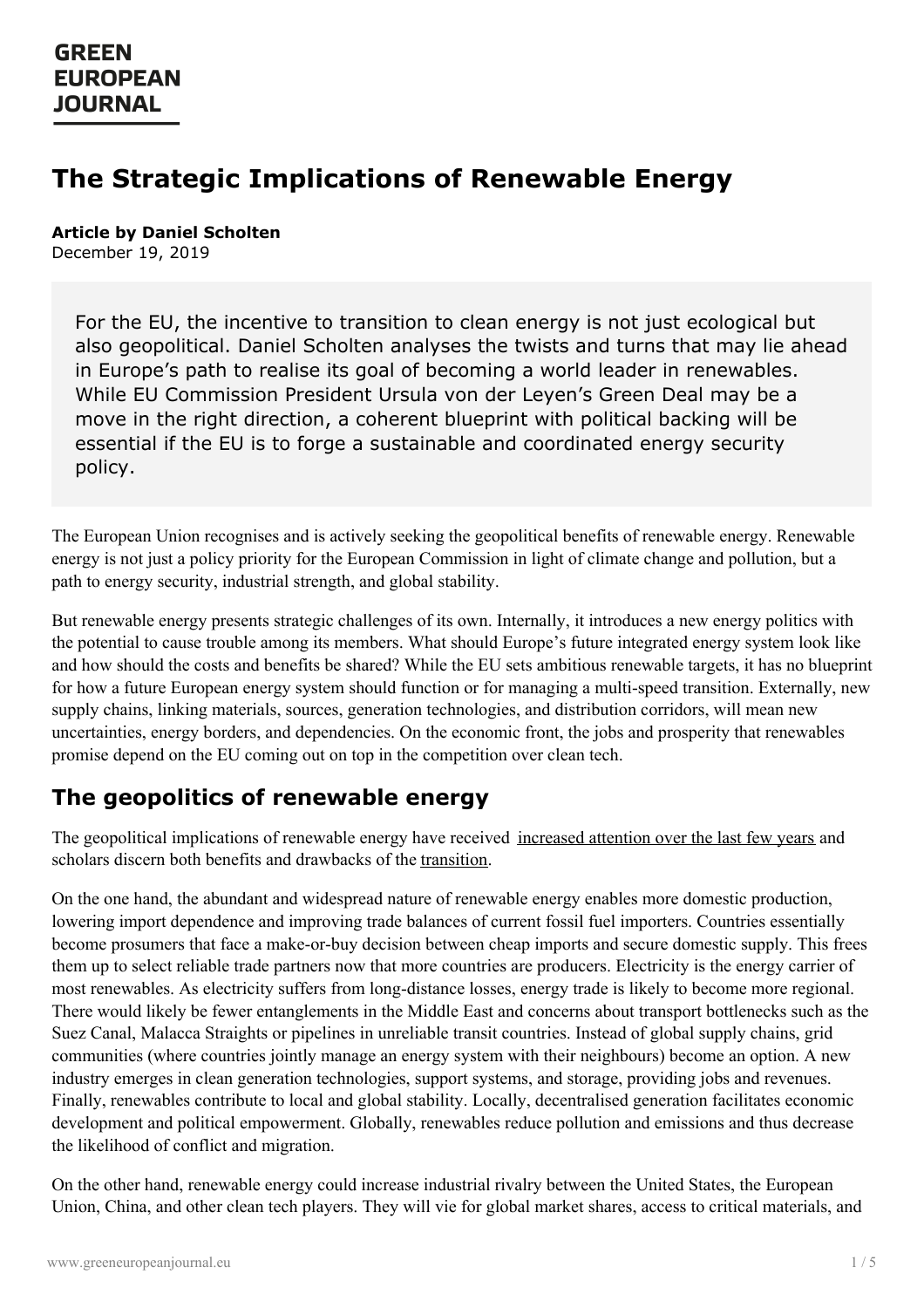technical know-how. The transition also raises concerns among current fossil fuel exporters about stranded oil and gas assets and political instability. Another factor is the intermittency of solar and wind energy. Not all countries have cheap storage means such as Alpine lakes and so ensuring that cheap electricity is available at the right time troubles policy-makers. Grid politics will replace pipelines politics as the ownership of interconnectors gains increasing strategic relevance to the control of flows and for the protection of domestic markets. Even if the final result of the energy transition promises benefits, the process harbours plenty of uncertainties as countries adjust their infrastructures and shift trade partners.

## **EU energy policy and the benefits of renewable energy**

The EU wants to be a global leader in renewable energy. Its targets state that, by 2030, 32 per cent of the EU's energy mix should come from [renewable](https://ec.europa.eu/energy/en/topics/renewable-energy/renewable-energy-directive/overview) sources. It has also promoted the renewable energy industry as part of its energy and climate policy framework, with its A Clean [Planet](https://ec.europa.eu/clima/policies/strategies/2050_e) For All strategy aiming for a climate-neutral EU by 2050.

> *In terms of soft power, renewable energy support claims of political leadership in climate af airs and creates leverage in other areas.*

Such measures are not ends in and of themselves; they are intricately interwoven with the EU's strategic goals. In its 2014 Energy [Security](https://ec.europa.eu/energy/en/topics/energy-strategy-and-energy-union) Strategy and 2015 [Energy](https://ec.europa.eu/energy/en/topics/energy-strategy-and-energy-union) Union package, the European Commission calls for secure, competitive, and sustainable energy in the European Union. The Energy Union covers five main areas. The first pertains to security, solidarity and trust. It calls for the diversification of origin, sources, and routes plus the strengthening of emergency and solidarity mechanisms and critical infrastructures (storage capacity, contingency plans, and the ability to redirect energy flows), as well as cooperation for a common external voice. The second aims for a fully integrated internal market that guarantees the free flow of energy through adequate infrastructure without technical and regulatory barriers. The third is energy efficiency, including both moderation of demand and less wasteful production and distribution. Doing more with less implies fewer imports and better trade balances. The fourth is climate action and the decarbonisation of the economy and is strongly linked to the Paris Agreement and the EU's ambition for climate leadership. Finally, the Energy Union calls for research, innovation, and competitiveness to support new technologies and create jobs and revenues.

Renewable energy represents the EU's chosen path to diversify away from oil and natural gas, improve energy security, and break free from old ties to engage in new trade relations from a position of industrial leadership. In terms of soft power, its deployment is expected to support claims of political leadership in climate affairs and create leverage in other areas. But the benefits of renewable energy will not materialise by themselves. The EU still has a series of obstacles to overcome, both at home and abroad.

### **Domestic challenges for the EU**

The [integration](https://www.greeneuropeanjournal.eu) of renewable energy systems resembles a strategy without an objective. Introducing renewable sources into existing energy systems requires a massive effort and coordination among member states if blackouts are to be avoided and the most is to be made of the natural advantages different countries enjoy. However, as it stands, the EU is unclear about what the European energy system should look like after the transition. Crucial questions remain unanswered. What (renewable) energy sources should be used for electricity, heat, and mobility, and where will they be generated? What would be the ideal mix between electricity and gases (such as natural gas or hydrogen) for a robust energy system? How much demand will be met through decentralised generation and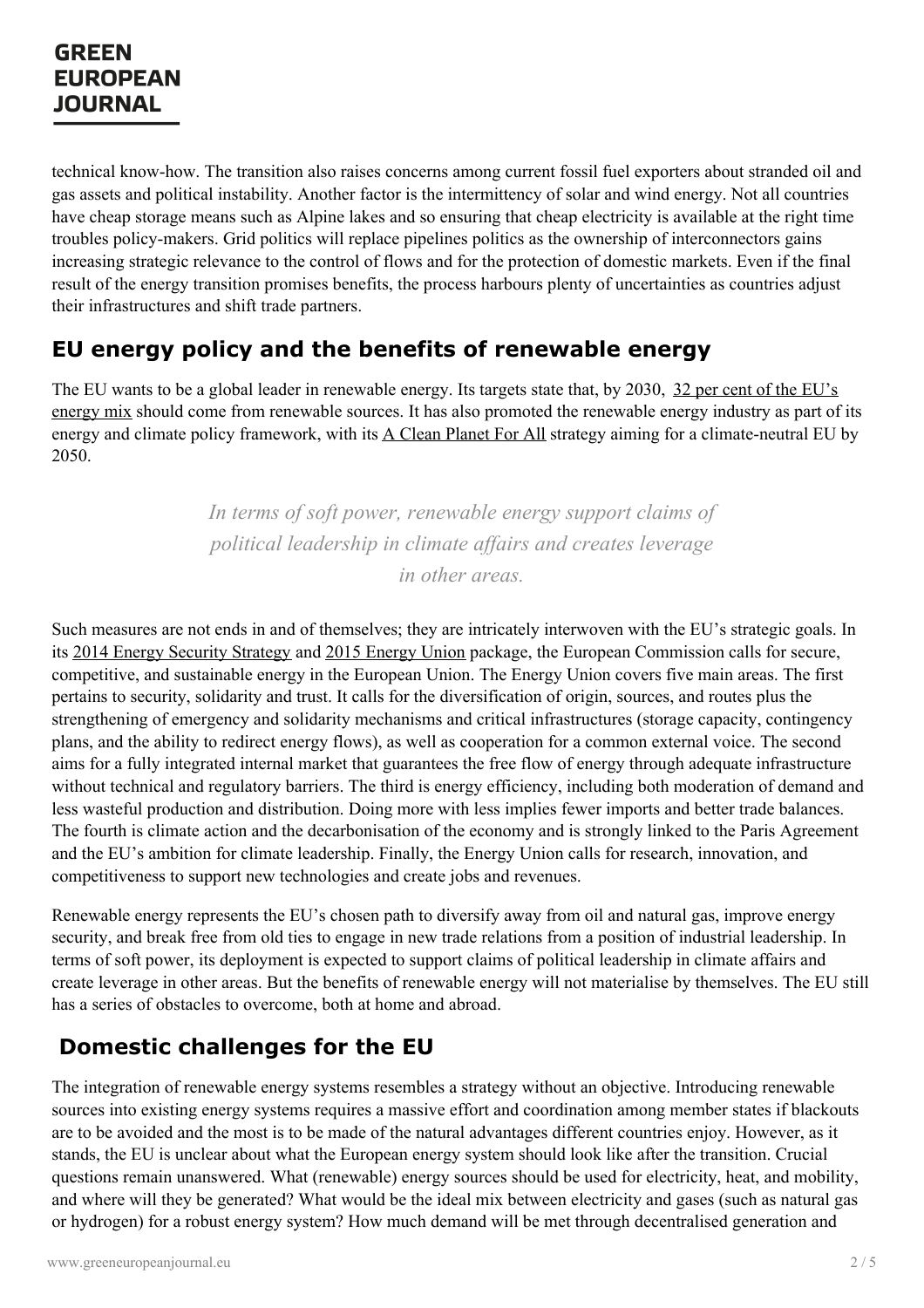microgrids and how much high-voltage interconnector capacity do we need? How and where will energy be stored? Who should operate what parts of the system? While the EU decides on renewable energy targets such as 32 per cent by 2030, the execution is left to the member states. As each country has its own policy priorities and energy preferences, from a European perspective, it is essentially pursuing a process into the unknown.

This lack of a clear destination has three damaging consequences. First, there is a risk of unnecessary spending on redundant capacity. Why built excess storage or standing reserves if interconnection could be just as effective? Second, EU energy security benefits from coordination between renewable energy efforts. For example, while it may be good for the climate if all countries move to renewables as fast as possible, for grid stability it may be safer if some countries retain substantial fossil capacity for the time being to handle intermittency elsewhere. Intermittency effects have already spilt across borders, leading to disputes and countries installing phase-shifters to prevent unwanted fluctuations. Third, without a blueprint, a view on how supply chains will change over the energy transition is missing.

> *The integration of renewable energy systems resembles a strategy without an objective. Crucial questions remain*

*unanswered.*

It is unlikely that the benefits of renewable energy will be distributed equally among EU member states. Merely aiming for a regulated internal market may be insufficient to overcome the political challenges to that same market's proper functioning. In this light, the different speeds with which the energy transition is proceeding among EU member states is affecting European energy security. In short, renewable energy is perceived as win-win in the West and win-lose in the East. Whereas renewable energy represents political [independence](https://www.sciencedirect.com/science/article/pii/S2211467X19301087) and industrial opportunities for Western European countries, Eastern European countries realise its security of supply potential but worry about their workforce in the fossil fuel industry and electricity prices. These differences reflect divergent national energy security interests and lead to different policy strategies. This development could undermine energy relations among EU countries, European energy security, and the Energy Union. Countries will control crossborder energy flows to service their national interests rather than a European one, for example, by blocking flows to protect domestic markets from cheap renewable electricity. These differences will hinder a common external voice in energy matters and leave the EU open to divide and conquer tactics by Russia, China, and the US. As long as the benefits of renewable energy are not more evenly distributed over EU members, this Achilles heel will remain exposed.

The centrality of Germany in EU energy flows and markets is another political issue. Situated at the heart of Europe, most north-south and east-west energy flows cross its borders. Considering German economic and political dominance, the question arises whether this is desirable for the EU as a whole. Wouldn't a European energy system be more resilient if new interconnection capacity were to target routes from west to east both through Scandinavia and below the Alps, and from north to south via France and the Low Countries and through the Visegrád group?

## **External strategic considerations**

Looking [outwards,](https://www.greeneuropeanjournal.eu) the EU needs to reevaluate its energy borders. Current energy trade is with Russia, Norway, the Middle East, and Africa, with important transit corridors in Ukraine and Turkey. The EU neighbourhood policy is hence well placed to handle energy. With the transition to renewable energy, more domestic (and local) generation, the electric nature of transportation, and critical material needs for clean tech will change the EU's relations with these countries. More fundamentally, the question is what new energy relations will replace old ones? Which countries will be instrumental to Europe's future energy needs? As the EU has no systemic plan or views on future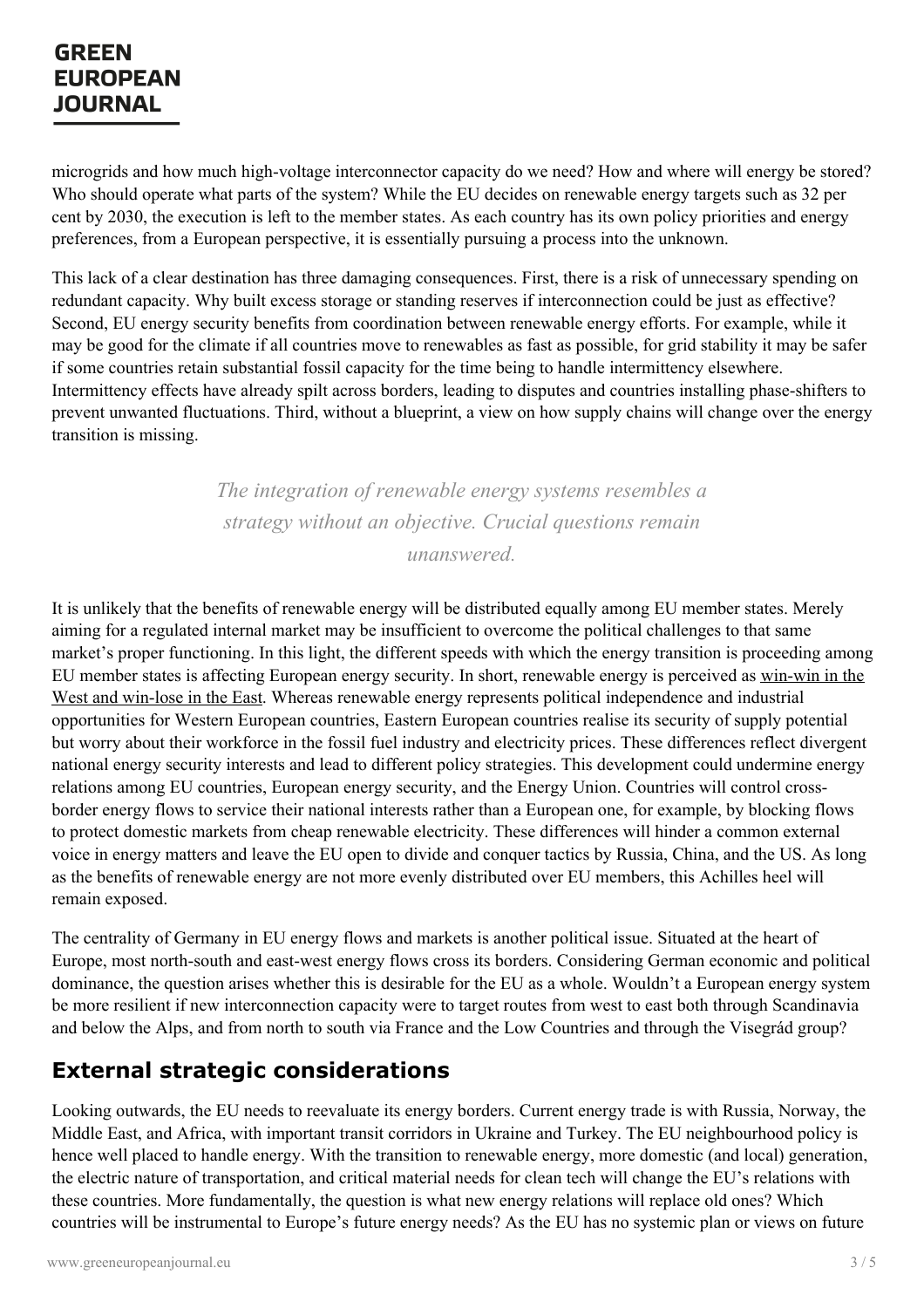supply chains, even if some countries have critical materials strategies, it is difficult to anticipate Europe's new energy borders and partners. Moreover, it is not only a matter of Europe's needs. How other countries perceive the energy transition is also an open question. Will countries such as China and the US manage to gain a bigger foothold with Europe's potential future trade partners? Understanding future needs and the trajectories of other countries, first and foremost those of Russia and Middle Eastern exporters, will help manage anxieties and expectations and develop alternative projects with partners such as Ukraine, Turkey, the Eastern Mediterranean, and North Africa.

> *The expected economic benefits of renewable energy depend on the EU emerging strongest in the competition over clean tech.*

In this light, even without a blueprint of future supply chains, we can anticipate four strategies open to categories of countries to address the differentiated impacts of the energy transition. First, a limited number of current fossil fuel net-importers could become potential leaders in clean tech. These are essentially the EU and its industrial competitors like China and the United States. Supportive industrial policy will be required from the EU if it is to compete with other great powers, as will be investment in relationships with both material suppliers and lucrative export markets. Second, most countries that are current fossil fuel net-importers will not become leaders in renewable energy. These countries will instead become interesting export markets for the EU over which industrial rivalry will ensue. The aim should be to convince such countries to adopt EU technologies and infrastructure standards to secure long-term relationships. Third, certain current fossil fuel exporters will manage to diversify their economy, possibly through renewable energy. Saudi Arabia is one possible example. For the EU, these countries represent ongoing but changed relationships. The aim here is to maintain good relationships by tackling this transition together, in a coordinated way. This approach would also help to keep industrial competitors at bay. Last, some current fossil fuel exporters will become renewable energy (technology) importers. These countries are likely to face civil unrest if their main source of income disappears. They are also likely to opt for the cheapest clean tech imports. For the EU, such countries will lose importance but may need attention if they are located at Europe's borders and instability occurs. In essence, the EU would need to gracefully downgrade current relationships, perhaps by shifting cooperation to other areas.

The expected economic benefits of renewable energy depend on the EU emerging strongest in the competition over clean tech. The EU covets global industrial leadership and promotes renewable energy industries, yet it follows a very economic route in a world that is increasingly multipolar and fragmented, i.e. political. Competitive industry and a focus on intellectual property may be insufficient to ensure access to foreign markets and critical inputs. A multi-speed Europe and Chinese initiatives such as the 16+1 initiative to promote cooperation with Eastern European countries mean that the EU is challenged in its home market, reducing the potential for economies of scale, industrial growth, and global competitiveness. The EU would do well to develop a strategy for Eastern Europe and its near-abroad early on. Incorporating them into an energy infrastructure dominated by EU technologies and standards would make it more difficult for rivals to sell their technologies there in the future. In many ways, the EU should approach this not as selling generation technologies or buying African solar electricity, but as a [package:](https://www.greeneuropeanjournal.eu) cooperation on energy sources, critical materials, generation technologies, distribution means, and storage assets delivered as part of a relationship combining energy, infrastructure, and industrial policy. This approach would be like China directly linking the Belt and Road Initiative to their all-electric society efforts centred around battery technology chains, and would mean rethinking Europe's new energy borders to support industrial strategy where possible.